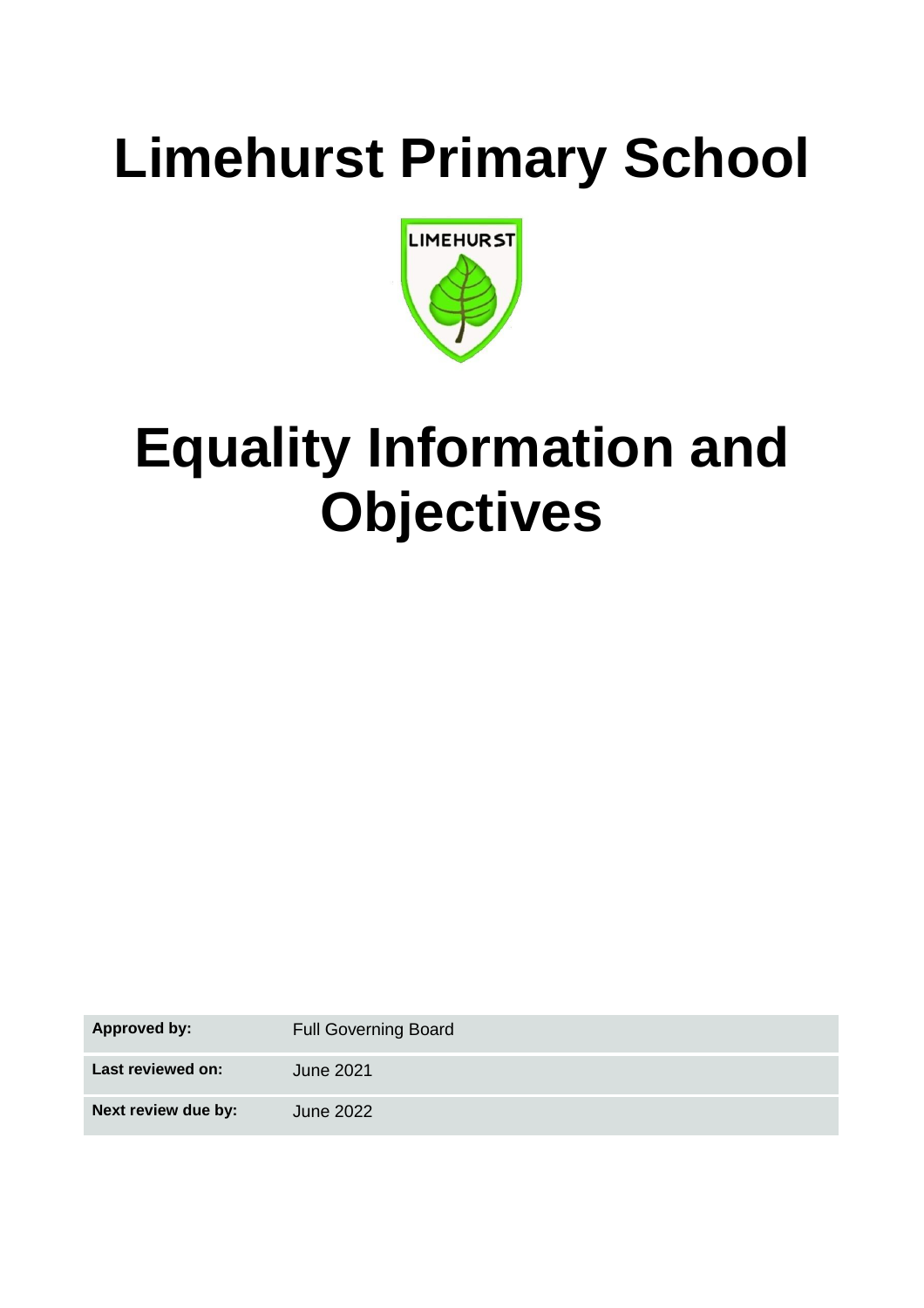# **Contents**

## <span id="page-1-0"></span>**1. Aims**

Our school aims to meet its obligations under the public sector equality duty by having due regard to the need to:

- Eliminate discrimination and other conduct that is prohibited by the Equality Act 2010
- Advance equality of opportunity between people who share a protected characteristic and people who do not share it
- Foster good relations across all characteristics between people who share a protected characteristic and people who do not share it

## <span id="page-1-1"></span>**2. Legislation and guidance**

This document meets the requirements under the following legislation:

- [The Equality Act 2010,](http://www.legislation.gov.uk/ukpga/2010/15/contents) which introduced the public sector equality duty and protects people from discrimination
- > [The Equality Act 2010 \(Specific Duties\) Regulations 2011,](http://www.legislation.gov.uk/uksi/2011/2260/contents/made) which require schools to publish information to demonstrate how they are complying with the public sector equality duty and to publish equality objectives

This document is also based on Department for Education (DfE) guidance: [The Equality Act 2010 and](https://www.gov.uk/government/publications/equality-act-2010-advice-for-schools)  [schools.](https://www.gov.uk/government/publications/equality-act-2010-advice-for-schools) 

#### <span id="page-1-2"></span>**3. Roles and responsibilities**

The governing board will:

- Ensure that the equality information and objectives as set out in this statement are published and communicated throughout the school, including to staff, pupils and parents
- Ensure that the published equality information is updated at least every year, and that the objectives are reviewed and updated at least every 4 years
- Delegate responsibility for monitoring the achievement of the objectives on a daily basis to the headteacher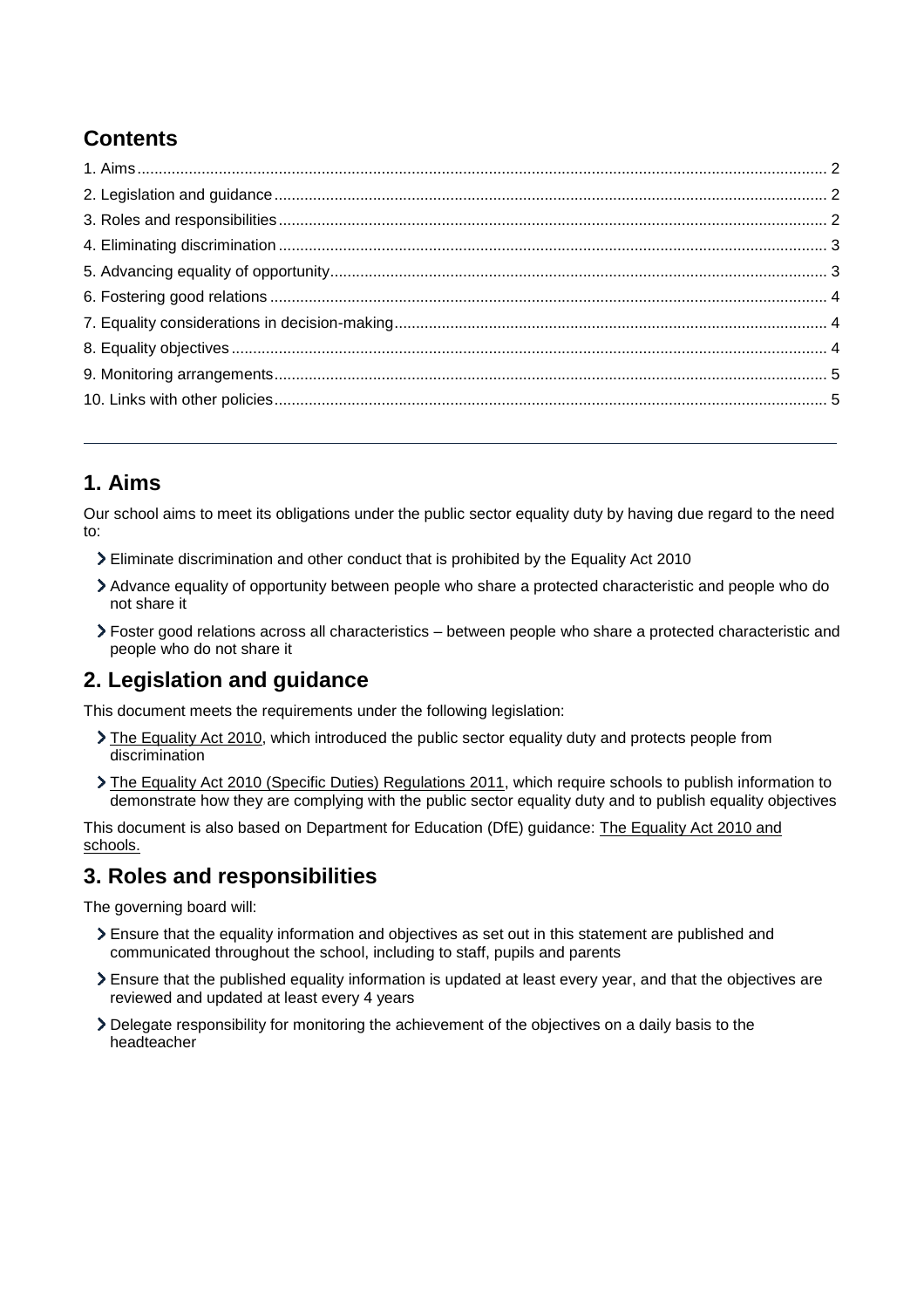The equality link governor is Mrs. Shirley Buckley. They will:

- Meet with the designated member of staff for equality every term, and other relevant staff members, to discuss any issues and how these are being addressed
- Ensure they're familiar with all relevant legislation and the contents of this document
- Attend appropriate equality and diversity training
- Report back to the full governing board regarding any issues

The headteacher will:

- Promote knowledge and understanding of the equality objectives amongst staff and pupils
- Monitor success in achieving the objectives and report back to governors

The designated member of staff for equality will:

- Support the headteacher in promoting knowledge and understanding of the equality objectives amongst staff and pupils
- Meet with the equality link governor every term to raise and discuss any issues
- Support the headteacher in identifying any staff training needs, and deliver training as necessary

All school staff are expected to have regard to this document and to work to achieve the objectives as set out in section 8.

#### <span id="page-2-0"></span>**4. Eliminating discrimination**

The school is aware of its obligations under the Equality Act 2010 and complies with non-discrimination provisions.

Where relevant, our policies include reference to the importance of avoiding discrimination and other prohibited conduct.

Staff and governors are regularly reminded of their responsibilities under the Equality Act, for example during meetings. Where this has been discussed during a meeting it is recorded in the meeting minutes.

New staff receive training on the Equality Act as part of their induction, and all staff receive refresher training every September

The school has a designated member of staff for monitoring equality issues, and an equality link governor. They regularly liaise regarding any issues and make senior leaders and governors aware of these as appropriate

## <span id="page-2-1"></span>**5. Advancing equality of opportunity**

As set out in the DfE guidance on the Equality Act, the school aims to advance equality of opportunity by:

- Removing or minimising disadvantages suffered by people which are connected to a particular characteristic they have (e.g. pupils with disabilities, or gay pupils who are being subjected to homophobic bullying)
- Taking steps to meet the particular needs of people who have a particular characteristic
- Encouraging people who have a particular characteristic to participate fully in any activities (e.g. encouraging all pupils to be involved in the full range of school societies)

In fulfilling this aspect of the duty, the school will:

- Publish attainment data each academic year showing how pupils with different characteristics are performing
- Analyse the above data to determine strengths and areas for improvement, implement actions in response and publish this information
- Make evidence available identifying improvements for specific groups (e.g. declines in incidents of homophobic or transphobic bullying)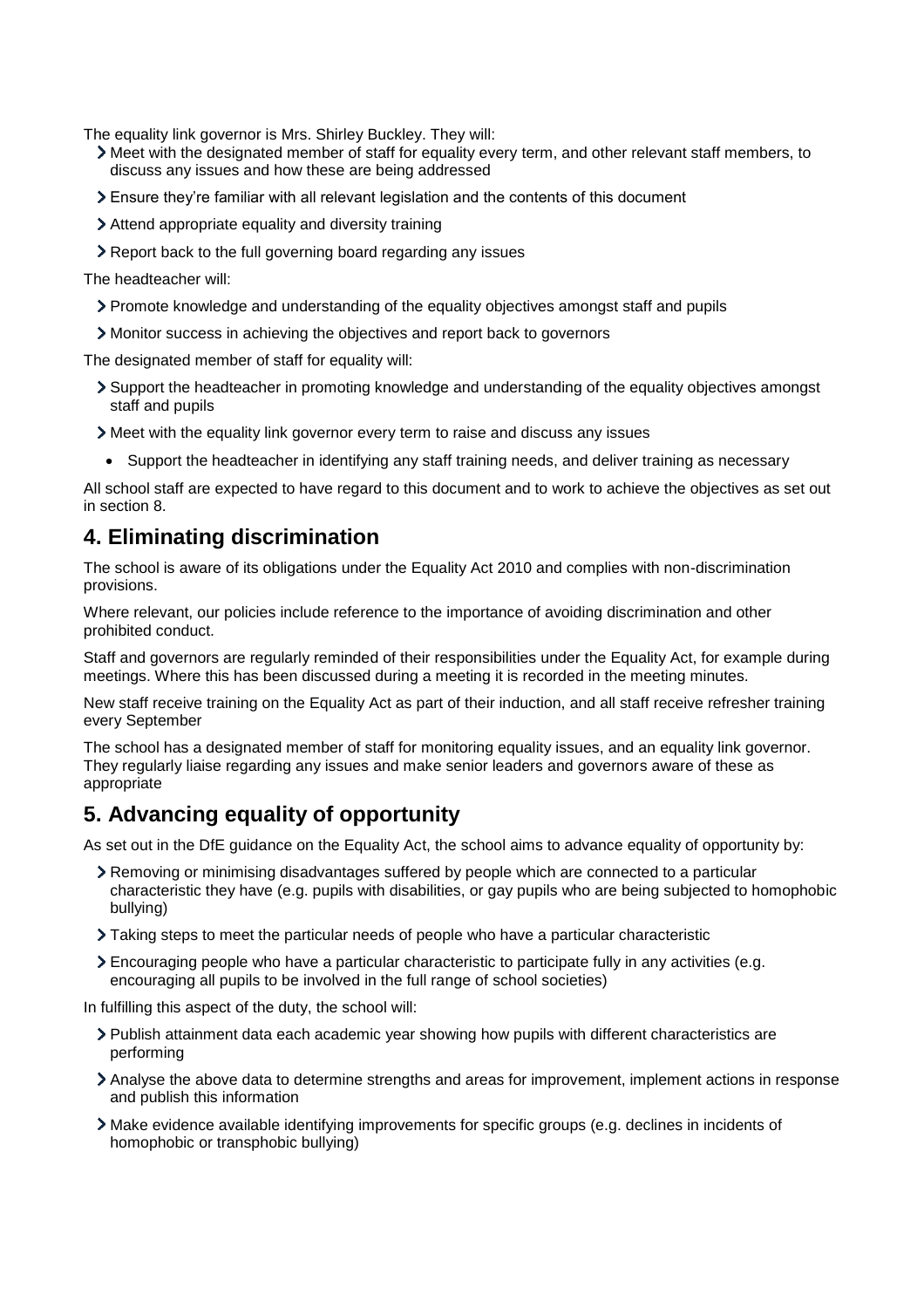# <span id="page-3-0"></span>**6. Fostering good relations**

The school aims to foster good relations between those who share a protected characteristic and those who do not share it by:

- Promoting tolerance, friendship and understanding of a range of religions and cultures through different aspects of our curriculum. This includes teaching in RE, citizenship and personal, social, health and economic (PSHE) education, but also activities in other curriculum areas. For example, as part of teaching and learning in English/reading, pupils will be introduced to literature from a range of cultures
- Holding assemblies dealing with relevant issues. Pupils will be encouraged to take a lead in such assemblies and we will also invite external speakers to contribute
- Working with our local community. This includes inviting leaders of local faith groups to speak at assemblies, and organising school trips and activities based around the local community
- Encouraging and implementing initiatives to deal with tensions between different groups of pupils within the school. For example, our school council has representatives from different year groups and is formed of pupils from a range of backgrounds. All pupils are encouraged to participate in the school's activities, such as sports clubs. We also work with parents to promote knowledge and understanding of different cultures
- We have developed links with people and groups who have specialist knowledge about particular characteristics, which helps inform and develop our approach

## <span id="page-3-1"></span>**7. Equality considerations in decision-making**

The school ensures it has due regard to equality considerations whenever significant decisions are made.

The school always considers the impact of significant decisions on particular groups. For example, when a school trip or activity is being planned, the school considers whether the trip:

- Cuts across any religious holidays
- $\sum$  Is accessible to pupils with disabilities
- > Has equivalent facilities for boys and girls

The school keeps a written record (known as an Equality Impact Assessment) to show we have actively considered our equality duties and asked ourselves relevant questions. This is recorded at the same time as the risk assessment when planning school trips and activities. The record is completed by the member of staff organising the activity and is stored electronically with the completed risk assessment.

# <span id="page-3-2"></span>**8. Equality objectives**

#### **Objective 1**

Undertake an analysis of recruitment data and trends with regard to race, gender and disability by July, and report on this to the staffing and pay sub-committee of the governing board.

#### **Objective 2**

Have in place a reasonable adjustment agreement for all staff with disabilities by July, to meet their needs better and ensure that any disadvantages they experience are addressed.

#### **Objective 3**

Train all members of staff and governors involved in recruitment and selection on equal opportunities and non-discrimination by the beginning of the next academic year. Training evaluation data will show that 100% of those attending have a good understanding of the legal requirements.